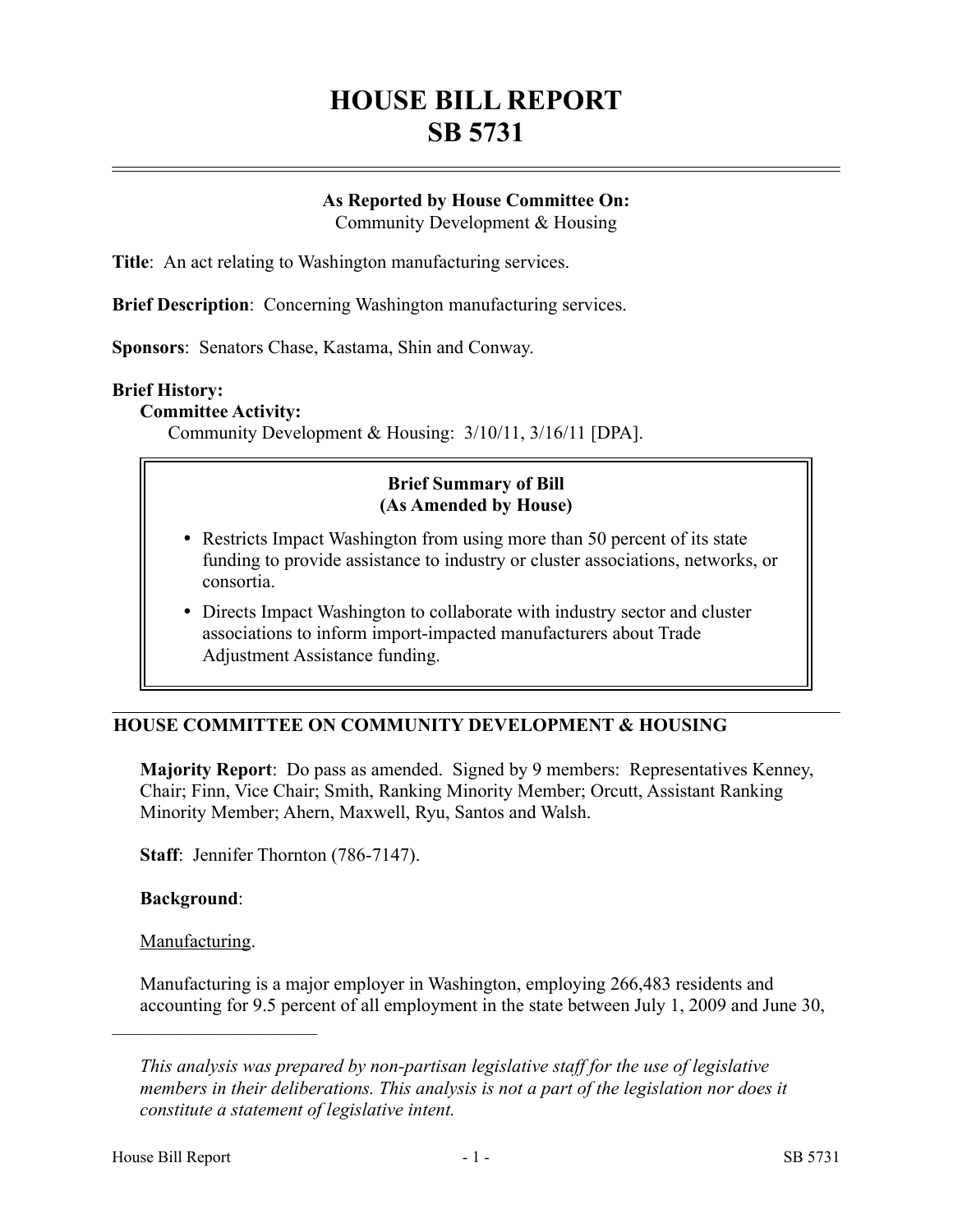2010, the most recent four quarters for which data are available. During the same time period, the average annual wage in manufacturing was \$64,063 compared to a statewide annual wage of \$47,670. Over the last seven years, the number of manufacturing jobs in Washington declined by more than 23,000.

## Impact Washington.

Substitute House Bill 2726 of 2006 created Washington Manufacturing Services in statute. In 2010 Washington Manufacturing Services changed its name to Impact Washington. It is a nonprofit corporation whose mission is to strengthen manufacturing in Washington. By offering consulting services, training programs, educational and industry events and resources, Impact Washington focuses on helping manufacturers grow, increase profits, and develop staff in order to thrive and be globally competitive. Impact Washington is an affiliate of the Manufacturing Extension Partnership (MEP) program of the United States Department of Commerce's National Institute of Standards and Technology (NIST).

Impact Washington receives approximately \$2 million per year in funding from the federal government, and approximately \$200,000 annually from the state. Budget reductions decreased state funding to \$178,164 for fiscal year 2010 and to \$145,246 for fiscal year 2011. The remainder of Impact Washington's \$4 million annual budget comes from charging fees for services.

The NIST annually commissions an independent survey of MEP clients. The 2010 survey found the following results for Impact Washington's clients: increased sales of \$47,806,779; 150 jobs created; 410 jobs retained; decreased costs of \$12,127,512; and increased capital spending of \$18,576,608.

## Trade Adjustment Assistance for Firms.

Trade Adjustment Assistance for Firms (TAAF) is a federal program that provides financial assistance to manufacturers affected by import competition. Sponsored by the United States Economic Development Administration (EDA), this cost-sharing federal assistance program helps pay for projects that improve manufacturers' competitiveness.

The TAAF offers import-impacted United States manufacturing companies 50/50 cost sharing of projects aimed at improving their competitive position. Specifically, these matching funds are applied toward the cost of consultants, engineers, designers, or industry experts for improvement projects in areas such as market development, manufacturing, engineering, information technology, quality, financial management, and general management. The TAAF pays for half of the cost of services for projects up to \$150,000, with a maximum TAAF share of \$75,000.

Firms work with one of 11 Trade Adjustment Assistance Centers (TAACs) that coordinate TAAF benefits. The TAACs are regional nonprofit organizations funded by the EDA. At no cost to the firm, the TAAC staff will provide technical assistance, determine if the firm meets the criteria for the program, and submit an application to the EDA on the firm's behalf.

–––––––––––––––––––––––––––––––––